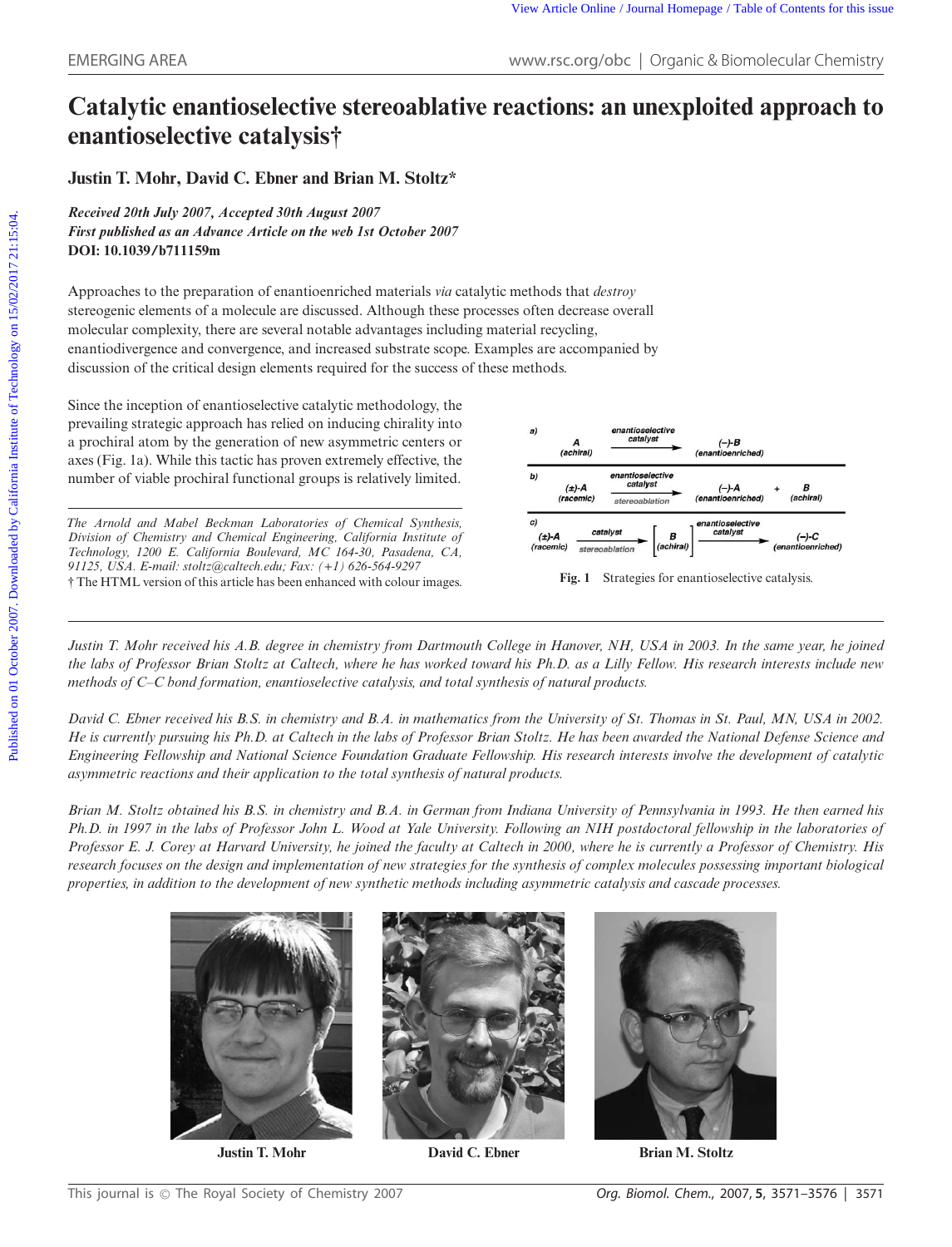An alternative approach to the production of enantioenriched materials is to begin with a racemic mixture and subsequently eliminate the intrinsic stereochemistry from a portion or all of this mixture. The scope of this approach to enantioselective catalysis is as wide as the number of chiral molecules in existence. While inherently a complexity minimizing process, this approach has proven to be valuable in the synthesis of chiral building blocks and more complex synthetic targets.

In 2005, we defined the term "stereoablation" in the context of an enantioconvergent reaction.**<sup>1</sup>** Our initial definition was "the conversion of a chiral molecule to an achiral molecule," based on the Oxford English Dictionary definition for ablation: "the action or process of carrying away or removing; removal."**<sup>2</sup>** Upon further consideration of the importance of such methods in enantioselective chemical transformations, we have seen fit to expand the scope of this definition to include reactions where an existing stereocenter in a molecule is destroyed, but the intermediate molecule need not be wholly achiral.**<sup>3</sup>** This revised definition thereby includes many other important advances. To date, few stereoablative strategies have been exploited for enantioselective catalysis, although notable exceptions include metal  $\pi$ -allyl alkylations<sup>4</sup> and many dynamic kinetic resolutions.<sup>5</sup> In this Emerging Area highlight, recent examples of novel approaches to asymmetric catalytic methods for stereoablation will be discussed. We hope to demonstrate that this is an important, though underutilized, method of asymmetric synthesis.**<sup>6</sup>** An alternative spyrooch to the production of contains<br>varied Additionally, known divisional interaction of the contains of<br>the contains of the content of the content of the content of the control of the content of the con

When considering catalytic enantioselective stereoablative reactions, two possible regimes arise: one in which the stereoablative step is the enantioselective step (Fig. 1b), and one in which stereoablation precedes the enantioselective step (Fig. 1c). In the first case, a catalyst must selectively react with one enantiomer or enantiotopic group of the substrate to provide enantioenrichment. In the second case, a nonselective stereoablation is required before the enantioselective step.

Kinetic resolution is of the former type, selectively transforming one enantiomer of a racemic mixture to product. In addition to making enantiomer isolation a trivial process, stereoablative approaches often have the added capability of converting the achiral product back into a racemic starting material mixture by a relatively straightforward procedure. Recycling this material minimizes the waste common to many kinetic resolutions due to discard of the undesired enantiomer.

Recently, the Stoltz laboratory has reported an oxidative kinetic resolution (OKR) of secondary alcohols (Scheme 1).**7–10** Utilizing molecular oxygen as the terminal oxidant,  $[Pd(nbd)Cl_2]$ (nbd = norbornadiene) and (−)-sparteine catalyze the oxidation of alcohol (+)-**1** to achiral ketone **2**, leaving unreacted alcohol (−)- **1** of high ee. Selective stereoablation by  $\beta$ -hydride elimination of a Pd-alkoxide to form product ketone has been shown to be enantiodetermining by extensive mechanistic<sup>7*d*,8</sup> and computational<sup>7*f*</sup> studies. To date, a wide variety of secondary alcohols have been successfully resolved with this catalyst system.



**Scheme 1** Stoltz's oxidative kinetic resolution of secondary alcohols.

Additionally, ketone **4**, obtained in the resolution of alcohol  $(\pm)$ -**3**, can be recycled by reduction to racemic  $(\pm)$ -3 in quantitative yield, allowing greater than 50% overall yield of the enantioenriched alcohol after a second resolution (Scheme 2).



**Scheme 2** Stoltz's stereoablative kinetic resolution with recycle.

When other stereocenters are present in the alcohol, enantioenriched ketones can be obtained. In the Stoltz synthesis of  $(+)$ -amurensinine (7), racemic alcohol  $(\pm)$ -5 was resolved successfully using the [(sparteine)PdCl<sub>2</sub>] catalyst system (Scheme 3).<sup>11</sup> In addition to highly enantioenriched alcohol (−)-**5**, diketone (−)-**6a** was obtained in 79% ee. This diketone presumably arises from overoxidation of the initial ketone product  $((+)$ -6b,  $R = H_2$ ) in the presence of  $O_2$ . In fact, the monoketone  $(+)$ -6b could be isolated with 77% ee at shorter reaction times, albeit with lower ee of alcohol (−)-**5**. Importantly, the products (−)-**6a** and (+)-**6b** have the opposite configuration at  $C(5)$ , potentially providing access to (−)-amurensinine. In general, OKR of alcohols with multiple stereocenters can provide enantioenriched product ketones as well as alcohols, opening the door to enantiodivergent synthetic strategies.



**Scheme 3** OKR in the Stoltz synthesis of (+)-amurensinine.

Oxidative resolution of sulfoxides has also been demonstrated. Unlike alcohol oxidation, in which C–H bond *cleavage* is stereoablative, in sulfoxide oxidation S–O bond *formation* leads to stereoablation. Of particular note is an example by Jackson and coworkers. It was found that a racemic mixture of sulfoxides was effectively resolved with a vanadium catalyst and diiodide ligand (*R*)-**9** (Scheme 4).**<sup>12</sup>** The high selectivity in sulfoxide oxidative kinetic resolution led them to investigate a tandem enantioselective sulfide oxidation followed by sulfoxide resolution. Treatment of sulfide **11** with their oxidative conditions provided sulfoxide (*R*)-**8** in 70% yield and >99.5% ee, along with achiral sulfone **10**. The combined effect of the two processes allows the synthesis of highly enantioenriched sulfoxides with higher yields than a typical kinetic resolution. Additionally, coupling two enantioselective reactions has the potential to bring poorly selective methods into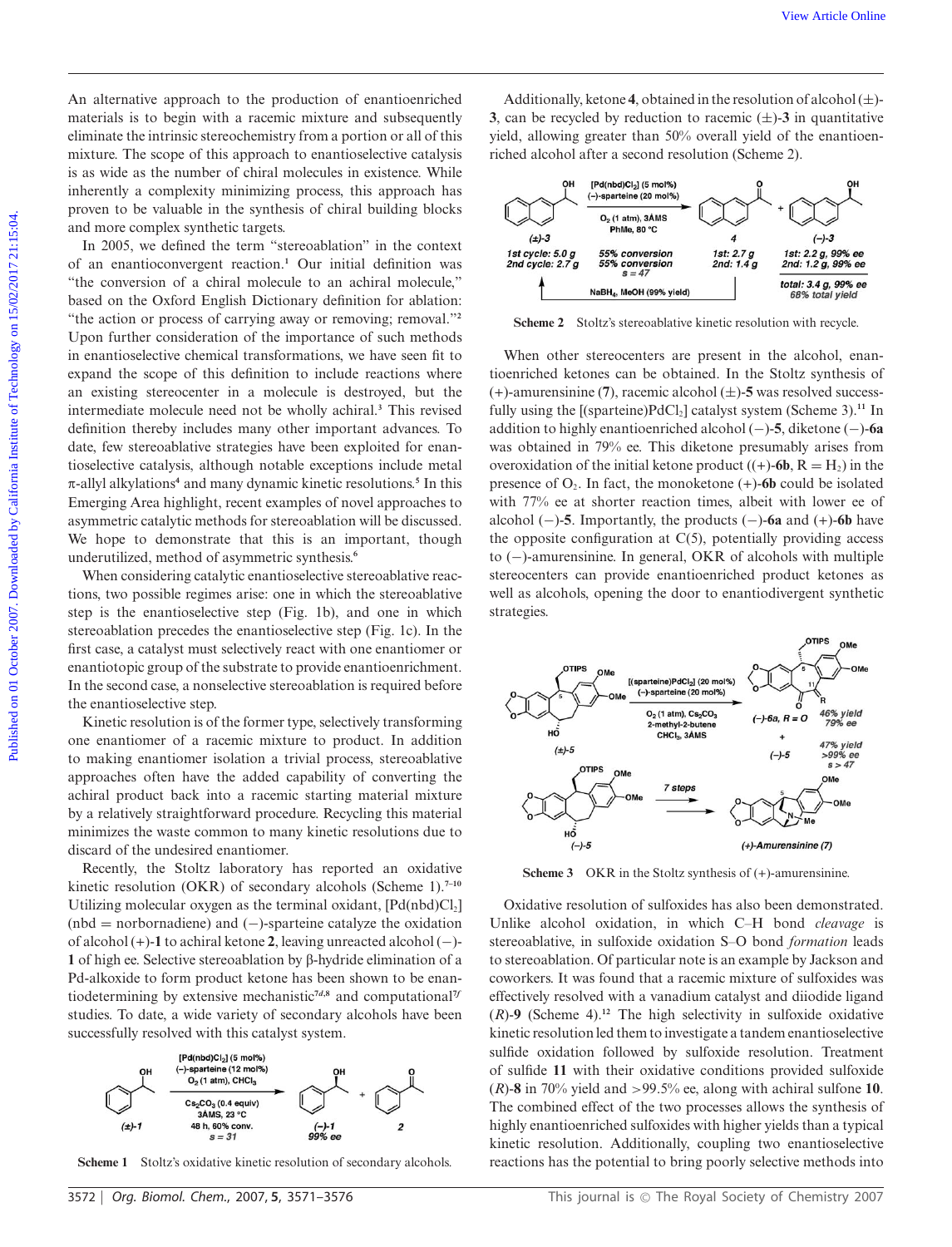

**Scheme 4** Jackson's oxidation of sulfoxides and sulfides.

the synthetically useful range because of the enhanced yield and product enantiopurity relative to the individual steps.

An unusual example of stereoablative kinetic resolution has been reported by Noyori *et al*. **<sup>13</sup>** Hydrogenation of allylic alcohols with chiral catalyst  $[(S)$ -BINAP)Ru $(OAc)_2]$  results in kinetic resolution by symmetrizing one enantiomer of substrate (Scheme 5). This reductive kinetic resolution (RKR) is capable of resolving racemic alcohols such as  $(\pm)$ -12 with exceptionally high selectivity factors, providing achiral alcohol **13** as the byproduct. Although (*R*)-**12** is obtained in high ee, there is currently no simple, direct method for recycling **13** back to (±)-**12**. Nonetheless, this RKR process provides a complementary method to the previously described OKR, using a reductive gas instead of an oxidative gas.



**Scheme 5** Noyori's reductive kinetic resolution.

In addition to byproduct recycling, greater than 50% yield in a stereoablative process can be achieved by performing a desymmetrization. Such reactions utilize substrates that contain two enantiotopic functional groups, one of which selectively reacts with a chiral catalyst. Stoltz and Ferreira have reported a desymmetrization of meso diol **14** using their Pd-catalyzed oxidation conditions to obtain ketoalcohol (+)-**15** in 72% yield with 95% ee (Scheme 6).**<sup>7</sup>***<sup>a</sup>*



**Scheme 6** Stoltz's desymmetrization of meso diol **14**.

Catalytic enantioselective processes have also been employed in the desymmetrization of epoxides. Andersson and Södergren have reported the use of chiral diamine **17** in the rearrangement of epoxides to allylic alcohols.**<sup>14</sup>** Treatment of cyclohexene oxide (**16**) with 5 mol<sup>%</sup> 17 in the presence of LDA as the stoichiometric base provided (*R*)-2-cyclohexenol (**12**) in 96% ee (Scheme 7). Selective removal of one of the enantiotopic protons in the starting material accompanies destruction of one of the stereocenters of the epoxide in the elimination step. While there have been several other



**Scheme 7** Andersson's epoxide desymmetrization.

examples of catalytic asymmetric epoxide desymmetrization, this system has the largest reported substrate scope, with five allylic alcohols formed with good to excellent ee.

A second type of stereoablative enantioselective catalysis consists of stereoablation followed by enantioselective bond formation. In these enantioconvergent processes, both enantiomers of a racemic mixture are converted to an achiral intermediate, which is converted subsequently to an enantioenriched product in a separate process (Fig. 1c). It is critical to avoid kinetic resolution in the stereoablative step in order to ensure good yield in a reasonable time.

A prominent type of enantioconvergent catalysis is dynamic kinetic resolution (DKR) of racemic alcohols. A particularly elegant system was developed by Bäckvall et al., wherein an achiral metal catalyst (**18**) capable of rapid stereomutation *via* the corresponding ketone was coupled with selective acylating enzyme CALB (Scheme 8).**<sup>15</sup>** The rates of these two simultaneous reactions are critical to the success of the process. The rate of stereomutation must be considerably greater than the rate of acylation in order to maintain an optimal 1 : 1 mixture of alcohol enantiomers for the enzymatic resolution. While kinetic resolution by acylation is a common approach to obtaining enantioenriched alcohols, the pairing of the stereoablative Ru catalyst and the acylation enzyme increases the overall efficiency of the reaction, as it allows yields greater than 50%. However, systems such as this are rare because the two concurrent catalytic reactions must tolerate one another. **Published on OFF California Institute of California Institute of Technology on California Institute of California Institute of California Institute of California Institute of California Institute of California Institute** 



**Scheme 8** Bäckvall's dynamic kinetic resolution of alcohols.

To avoid catalyst incompatibility, it is desirable to identify a single catalyst system capable of both the stereoablative step and enantioselective bond-forming step. In the realm of alcohol oxidation, Williams and Adair recently reported a deracemization of secondary alcohols utilizing a bifunctional Ru catalyst (Scheme 9).**<sup>16</sup>** This system uses a single catalyst to perform a nonselective stereoablative oxidation followed by an enantioselective reduction. Exposure of racemic alcohol mixture (±)-**20** to a catalyst formed *in situ* from  $[RuCl_2(benzene)]_2$ , phosphine 21, and (*R*,*R*)-DPEN (**22**) with cyclohexanone as a hydrogen acceptor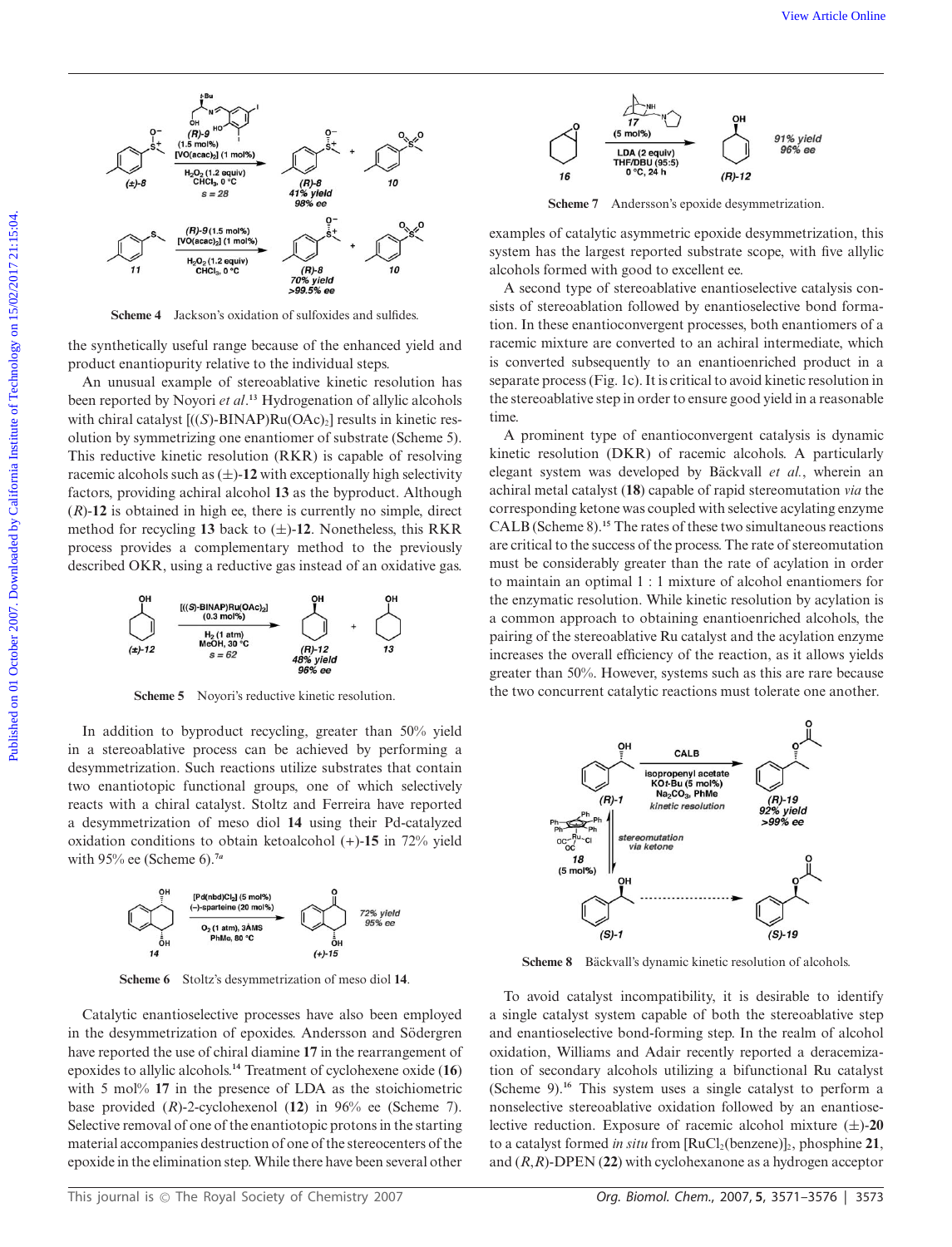

**Scheme 9** Williams' deracemization of benzylic alcohols.

produces achiral ketone 23. Pressurization of the reaction with  $H_2$ promotes enantioselective hydrogenation to the enantioenriched alcohol (*S*)-**20**. While the demonstrated substrate scope of this reaction is still limited, the system overcomes the shortcoming of low yields of kinetic resolution processes, providing benzylic alcohols in 82–97% yield. The unique ability of the Ru catalyst to operate *via* two distinct mechanisms is critical to the success of this method. According to the principle of microscopic reversibility, the nonselective transfer dehydrogenation must also be nonselective in the reverse reaction, and therefore cannot complete the deracemization. However, introduction of an atmosphere of  $H_2$ opens a different, highly selective mechanistic pathway leading to alcohols of high ee. **Published on 01 October 2007.** The Anti-Colline of Technology on  $\frac{P_{\text{total}}}{P_{\text{total}}}\left(\frac{P_{\text{total}}}{P_{\text{total}}}\right)$ <br>  $\frac{P_{\text{total}}}{P_{\text{total}}}\left(\frac{P_{\text{total}}}{P_{\text{total}}}\right)$ <br>  $\frac{P_{\text{total}}}{P_{\text{total}}}\left(\frac{P_{\text{total}}}{P_{\text{total}}}\right)$ <br>  $\frac{P_{\text{total}}}{P_{\text{total}}}\$ 

Recently, Stoltz *et al.* established that racemic mixtures of allyl  $\beta$ -ketoesters are efficiently converted to enantioenriched  $\alpha$ quaternary cycloalkanones in an enantioconvergent process mediated by Pd and phosphinooxazoline (PHOX) ligands (Scheme 10).**<sup>1</sup>** The mechanism is presumed to proceed through a Pd-enolate (**26**) formed by deallylation and stereoablative loss of  $CO<sub>2</sub>$  from  $(\pm)$ -24. No significant kinetic resolution of the racemic starting materials was observed, and, coupled with the high chemical yield and enantioselectivity, these reactions represent an efficient method for the generation of enantioenriched building blocks for synthesis.**<sup>17</sup>**



**Scheme 10** Stoltz's stereoablative enantioconvergent allylation.

An interesting extension of this enantioconvergent method is the combination of a reactive allyl enol carbonate moiety with a latent allyl b-ketoester (**28**, Scheme 11). In the course of this reaction, a new stereocenter is first generated *via* decomposition of the allyl enol carbonate to reveal a Pd-enolate which undergoes enantioselective allylation. It is important that the catalyst be able to effectively overcome the inherent stereochemical preference of the substrate since the starting material is a racemic mixture. If the catalyst is unable to overcome the substrate preference, then a poor product d.r. will result. Notably, in this reaction, a 7 : 3 d.r. was obtained with  $Ph_3P$  as ligand, while an enhanced d.r. of 4 : 1 was observed with (*S*)-*t*-BuPHOX (**25**) as ligand. In the second step of this double-allylation reaction, the newly revealed ketone in **29** activates the allyl ester toward decarboxylation and formation



**Scheme 11** Stoltz's cascade asymmetric allylation generating two quaternary stereocenters.

of Pd-enolate **30**. Catalyst control over the configuration of the second stereocenter leads to a Horeau type enhancement<sup>18</sup> of the overall ee of the product. In this case, product (−)-**31** forms in 92% ee.

A second stereoablative reaction has been reported with the Pd– PHOX catalyst system. In this case, the putative Pd-enolate (**26**) is trapped with an alternate electrophile: a proton (Scheme 12).**<sup>19</sup>** Again, the enantiopure catalyst is involved in both the bondbreaking and bond-forming steps, although the exact mechanistic course of the reaction remains unclear.**<sup>20</sup>** The divergent reactivity of the enolate intermediate toward different electrophiles highlights the effectiveness and convenience of these stereoablative reactions. While the stereoablative step in both reactions is likely identical, two different structural motifs ( $\alpha$ -quaternary and  $\alpha$ -tertiary ketones) are both available from a common starting material.**<sup>21</sup>**



**Scheme 12** Stoltz's stereoablative enantioconvergent protonation.

Catalyst design in catalytic enantioconvergent processes is especially important in cases such as the enantioselective decarboxylative allylation and protonation reactions described above. Since the catalyst is intimately involved in both the stereoablative (C–C bond-breaking) and enantioselective (C–C or C–H bondforming) steps, it is critical that the first step be insensitive to substrate stereochemistry.

Analogous enolate methods are known in which stoichiometric reagents are used in the stereoablative step.**<sup>22</sup>** Importantly, kinetic resolution of the starting material is avoided by employing an achiral reagent (*e.g.*, *sec*-BuLi) for this process. Among these is the asymmetric Li-enolate protonation method of Vedejs and Kruger, wherein a catalytic amount of a chiral amine (**34**) coupled with slow addition of stoichiometric phenylacetic acid derivative **35** leads to amide  $(R)$ -33 in high ee (Scheme 13).<sup>23</sup>

A unique, metal-free approach to stereoablation was developed by Hénin and Muzart et al.<sup>24</sup> In this work, a light initiated Norrish Type II fragmentation is employed to eliminate the stereocenter present in tetralone **36** and access intermediate enol **37** (Scheme 14). Subsequently, amino alcohol **38** mediates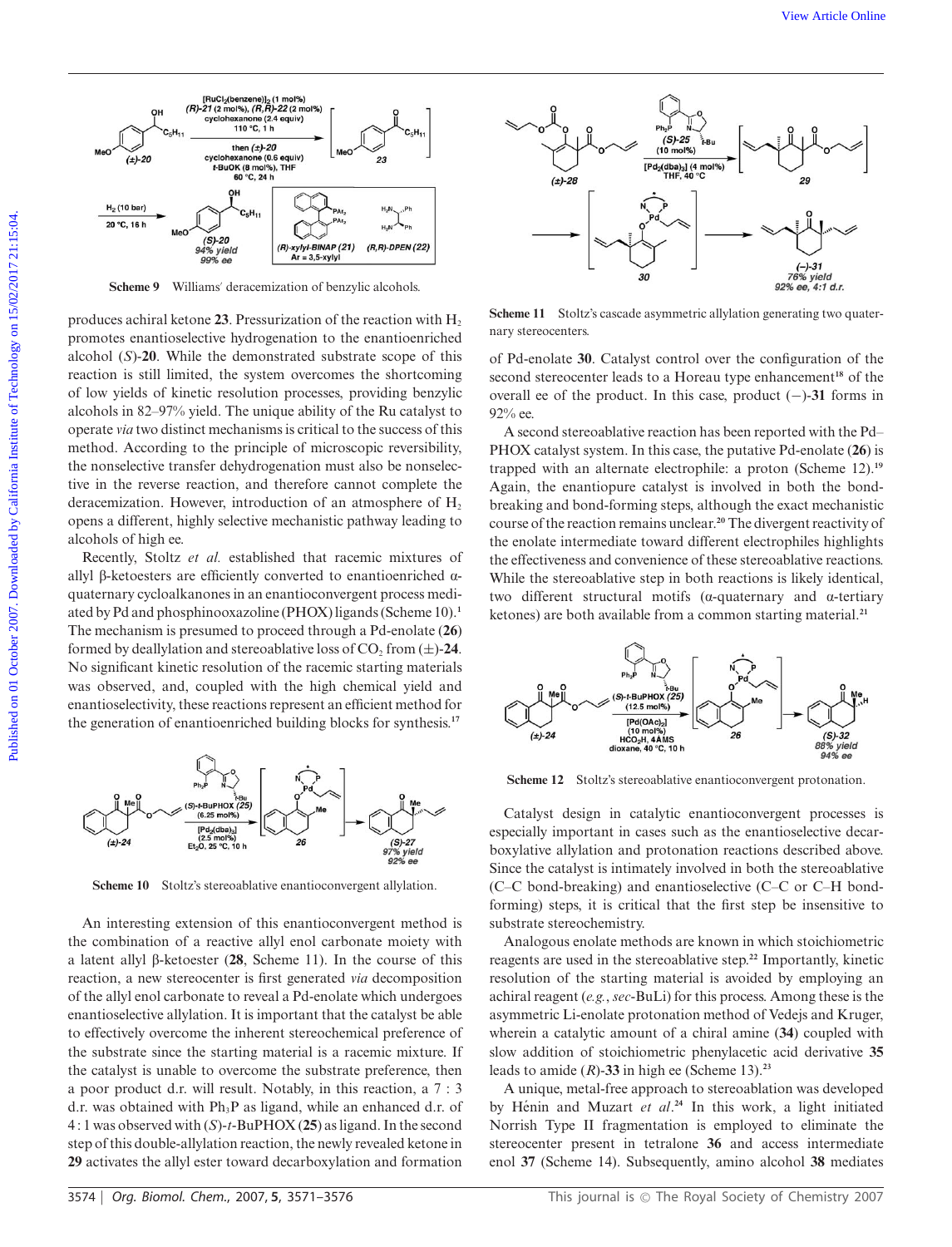

**Scheme 13** Vedejs' enantioselective enolate protonation.



**Scheme 14** Muzart's photolytic stereoablative process.

tautomerization to the enantioenriched product (*R*)-**32**. Other amino alcohols provide higher levels of conversion and yield at the cost of enantioselectivity.

A recent report of a stereoablative enantioconvergent process for cross-coupling was detailed by Fu *et al.* in 2005. In the reaction, a racemic a-bromo amide or benzylic bromide is treated with catalytic Ni, enantiopure (i-Pr)-Pybox ligand, and an alkylzinc reagent to create an enantioenriched tertiary stereocenter (Scheme 15).<sup>25</sup> Although the mechanistic details have not been fully elucidated, it has been hypothesized that the racemic bromide (**39**) initially decomposes to a radical intermediate (**40**), negating the stereochemistry of the starting material. Subsequent combination of the carbon-centered radical with the Ni catalyst and Negishi-type coupling provides (−)-**42** and completes the catalytic cycle.



**Scheme 15** Fu's enantioconvergent Negishi coupling.

As a final example, Trost and Ariza have reported an intermolecular system where both the electrophilic and nucleophilic partners are racemic (43 and 44, Scheme 16).<sup>26</sup> It is proposed that  $(\pm)$ -43 is converted to an achiral  $\eta^3$ -allyl ligand bound to Pd (45), which is subsequently attacked by deprotonated azlactone **46**, forming product **47** with excellent enantio- and diastereocontrol. The remarkable stereochemical control in this work is made possible by two separate stereoablative steps.



Scheme 16 Trost's doubly-stereoconvergent allylic alkylation.

## **Conclusions**

Although to date the primary focus during the development of enantioselective catalysis has been the creation of new stereocenters on prochiral substrates, asymmetric catalysis is not limited to the selective construction of new stereocenters. The selective destruction of stereogenic elements is also a viable, and increasingly important, technique that is beginning to show its utility in synthetic applications. This approach has several advantages including easily recycled byproducts, easily accessible racemic or meso starting materials, entries into enantioconvergent catalytic processes, and opportunities for enantiodivergent synthesis. As these new methods become more prominent and are further developed by the synthetic community they will surely play a pivotal role in the construction of enantiopure materials.  $\begin{CD} \text{Puler} & \text{Puler} \\ \text{MME} \\ \text{MME} \\ \text{MME} \\ \text{MME} \\ \text{MME} \\ \text{MME} \\ \text{MME} \\ \text{MME} \\ \text{MME} \\ \text{MME} \\ \text{MME} \\ \text{MME} \\ \text{MME} \\ \text{MME} \\ \text{MME} \\ \text{MME} \\ \text{MME} \\ \text{MME} \\ \text{MME} \\ \text{MME} \\ \text{MME} \\ \text{MME} \\ \text{MME} \\ \text{MME} \\ \text{MME} \\ \text{MME} \\ \text{MME} \\ \text{MME} \\ \text{MME$ 

## **Acknowledgements**

We thank NIH-NIGMS (R01 GM 080269-01), Eli Lilly (predoctoral fellowship to JTM), NDSEG (predoctoral fellowship to DCE), and NSF (predoctoral fellowship to DCE) for funding.

## **References**

- 1 J. T. Mohr, D. C. Behenna, A. M. Harned and B. M. Stoltz, *Angew. Chem., Int. Ed.*, 2005, **44**, 6924–6927.
- 2 *The Oxford English Dictionary*, ed. J. Simpson and E. Weiner, Oxford University Press, Oxford, 2nd edn, 1989.
- 3 We suggest the following as a concise, inclusive definition for stereoablation: a chemical process where an existing stereogenic element in a molecule is eliminated.
- 4 For a recent review, see: B.M. Trost, *J. Org. Chem.*, 2004, **69**, 5813–5837.
- 5 For a recent review, see: H. Pellissier, *Tetrahedron*, 2003, **59**, 8291–8327.
- 6 Recently, the related topic of racemization in asymmetric synthesis has been reviewed, see: F. F. Huerta, A. B. E. Minidis and J.-E. Bäckvall, *Chem. Soc. Rev.*, 2001, **30**, 321–331.
- 7 (*a*) E. M. Ferreira and B. M. Stoltz, *J. Am. Chem. Soc.*, 2001, **123**, 7725–7726; (*b*) J. T. Bagdanoff, E. M. Ferreira and B. M. Stoltz, *Org. Lett.*, 2003, **5**, 835–837; (*c*) J. T. Bagdanoff and B. M. Stoltz, *Angew. Chem., Int. Ed.*, 2004, **43**, 353–357; (*d*) R. M. Trend and B. M. Stoltz, *J. Am. Chem. Soc.*, 2004, **126**, 4482–4483; (*e*) D. D. Caspi, D. C. Ebner, J. T. Bagdanoff and B. M. Stoltz, *Adv. Synth. Catal.*, 2004, **346**, 185– 189; (*f*) R. J. Nielson, J. M. Keith, B. M. Stoltz and W. A. Goddard, III, *J. Am. Chem. Soc.*, 2004, **126**, 7967–7974; (*g*) D. C. Ebner, Z. Novak´ and B. M. Stoltz, *Synlett*, 2006, 3533–3539.
- 8 A similar system was simultaneously reported, see: M. S. Sigman and D. R. Jensen, *Acc. Chem. Res.*, 2006, **39**, 221–229, and references cited therein.
- 9 The selectivity factor *s* was determined using the equation:  $s =$  $k_{\text{fast}}/k_{\text{slow}} = \ln[(1 - \text{C})(1 - \text{ee})]/\ln[(1 - \text{C})(1 + \text{ee})]$ , where C = conversion, see: H. B. Kagan, J. C. Fiaud, in *Topics in Stereochemistry*, ed. E. L. Eliel, Wiley & Sons, New York, 1988, vol. 18, pp. 249–330.
- 10 For a recent review of alcohol oxidation, including enantioselective examples, see: J. B. Arterburn, *Tetrahedron*, 2001, **57**, 9765–9788.
- 11 U. K. Tambar, D. C. Ebner and B. M. Stoltz, *J. Am. Chem. Soc.*, 2006, **128**, 11752–11753.
- 12 C. Drago, L. Caggiano and R. F. W. Jackson, *Angew. Chem., Int. Ed.*, 2005, **44**, 7221–7223.
- 13 M. Kitamura, I. Kasahara, K. Manabe, R. Noyori and H. Takaya, *J. Org. Chem.*, 1988, **53**, 708–710.
- 14 M. J. Södergren and P. G. Andersson, *J. Am. Chem. Soc.*, 1998, 120, 10760–10761.
- 15 (a) A. L. E. Larsson, B. A. Persson and J.-E. Bäckvall, Angew. Chem., *Int. Ed. Engl.*, 1997, **36**, 1211–1212; (*b*) B. A. Perssson, A. L. E. Larsson, M. L. Ray and J.-E. Bäckvall, *J. Am. Chem. Soc.*, 1999, 121, 1645-1650; (c) B. Martín-Matute, M. Edin, K. Bogár and J.-E. Bäckvall, Angew. *Chem., Int. Ed.*, 2004, **43**, 6535–6539.
- 16 G. R. A. Adair and J. M. J. Williams, *Chem. Commun.*, 2007, 2608– 2609.